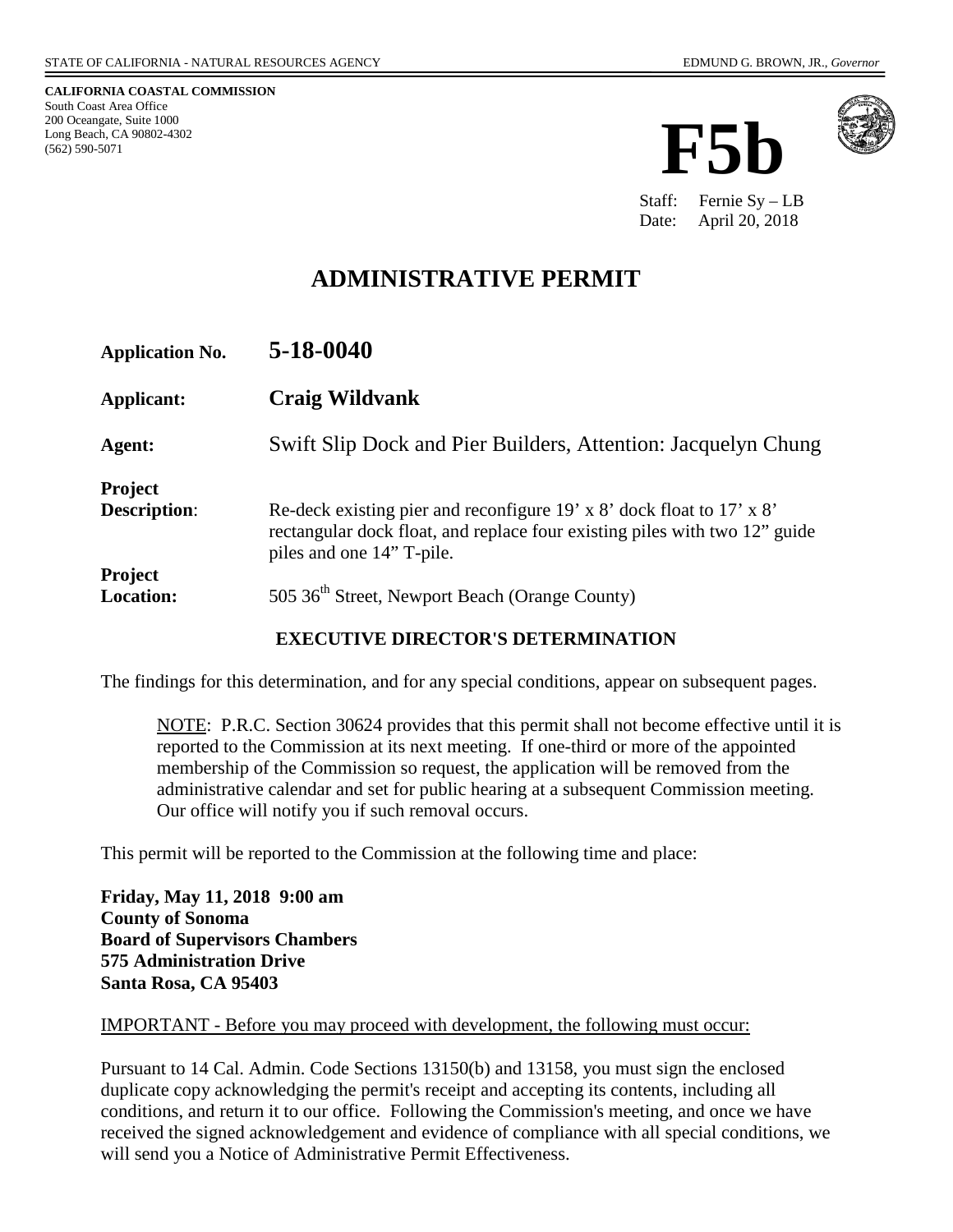### **BEFORE YOU CAN OBTAIN ANY LOCAL PERMITS AND PROCEED WITH DEVELOPMENT, YOU MUST HAVE RECEIVED BOTH YOUR ADMINISTRATIVE PERMIT AND THE NOTICE OF PERMIT EFFECTIVENESS FROM THIS OFFICE.**

 JOHN AINSWORTH Executive Director

 By: Fernie Sy Title: Coastal Program Analyst

## **STANDARD CONDITIONS**

This permit is granted subject to the following standard conditions:

- 1. **Notice of Receipt and Acknowledgment.** The permit is not valid and development shall not commence until a copy of the permit, signed by the permittee or authorized agent, acknowledging receipt of the permit and acceptance of the terms and conditions, is returned to the Commission office.
- 2. **Expiration.** If development has not commenced, the permit will expire two years from the date the Commission voted on the application. Development shall be pursued in a diligent manner and completed in a reasonable period of time. Application for extension of the permit must be made prior to the expiration date.
- 3. **Interpretation.** Any questions of intent or interpretation of any term or condition will be resolved by the Executive Director or the Commission.
- 4. **Assignment.** The permit may be assigned to any qualified person, provided assignee files with the Commission an affidavit accepting all terms and conditions of the permit.
- 5. **Terms and Conditions Run with the Land.** These terms and conditions shall be perpetual, and it is the intention of the Commission and the permittee to bind all future owners and possessors of the subject property to the terms and conditions.

### **SPECIAL CONDITIONS: SEE PAGES FIVE THROUGH NINE.**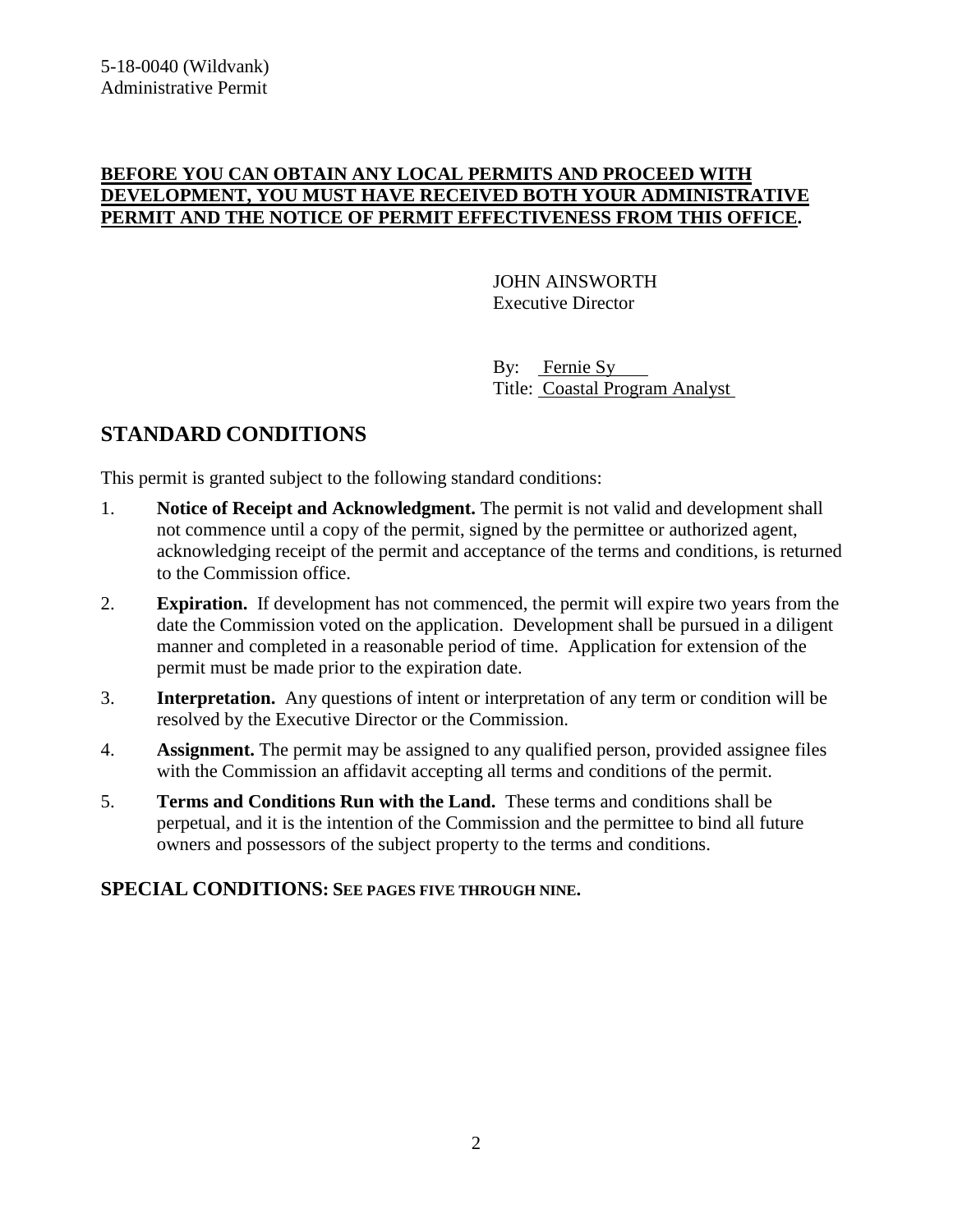### **EXECUTIVE DIRECTOR'S DETERMINATION (continued):**

The Executive Director hereby determines that the proposed development is a category of development, which, pursuant to PRC Section 30624, qualifies for approval by the Executive Director through the issuance of an Administrative Permit. Subject to Standard and Special Conditions as attached, said development is in conformity with the provisions of Chapter 3 of the Coastal Act of 1976 and will not have any significant impacts on the environment within the meaning of the California Environmental Quality Act. If located between the nearest public road and the sea, this development is in conformity with the public access and public recreation policies of Chapter 3.

## **FINDINGS FOR EXECUTIVE DIRECTOR'S DETERMINATION**

### **A. PROJECT DESCRIPTION**

The proposed project involves the following: reconfiguring a 19-foot x 8-foot rectangular dock float to a 17-foot x 8-foot dock float, and removing two 12-inch square guide piles and two 12-inch square pier piles and replacing with two 12-inch square guide piles and one 14-inch "T" pier pile. In addition, the dock float, gangway and pier and will be re-decked. No further changes are proposed to the dock and pier (**[Exhibit No. 2](https://documents.coastal.ca.gov/reports/2018/5/F5b/F5b-5-2018-exhibits.pdf)**). The new dock system will be comprised of wood and composite material, foam and concrete. Water coverage from the proposed float will be decreased from 152 square feet to 136 square feet (a decrease of 16 square feet). The number of piles will be reduced from four to three. The project does not result in any further encroachment into the canal, is generally consistent with the size of docks in the adjacent area, is consistent with past Commission issued permits and there are no proposed impacts to eelgrass. The proposed dock float also meets the City of Newport Beach Harbor Permit Policy in that it does not extend channelward beyond 30 feet from the channel lines (Bulkhead Line).

The subject site is developed with a single-family residence and private residential dock located at 505 36th Street in the City of Newport Beach, Orange County (**[Exhibit No. 1](https://documents.coastal.ca.gov/reports/2018/5/F5b/F5b-5-2018-exhibits.pdf)**). The dock will be used for boating related purposes to serve a single-family residential development. Single-family residences and associated private boat dock systems characterize the subject site and the surrounding area.

The proposed dock is being constructed on a public waterway managed by the City. There is no direct public pedestrian access to public tidelands through the private residential lot at the subject site. However, public access is available approximately 120 feet south of the project site at the Finley Avenue street-end. Therefore, the proposed project does not result in adverse impacts to public access. In order to preserve and maintain access to the public tidelands, **Special Condition No. 4** is imposed stating that the approval of a coastal development permit for the project does not waive any public rights or interest that exist or may exist on the property.

The site has been surveyed by the City of Newport Beach Harbor Resources Division for eelgrass and no eelgrass was discovered within the project area.

The eelgrass survey took place on October 28, 2017 as required by the City of Newport Beach Harbor Resources Division and eelgrass surveys completed during the active growth phase of eelgrass (typically March through October) are valid for 60-days with the exception of surveys completed in August-October. A survey completed in August - October shall be valid until the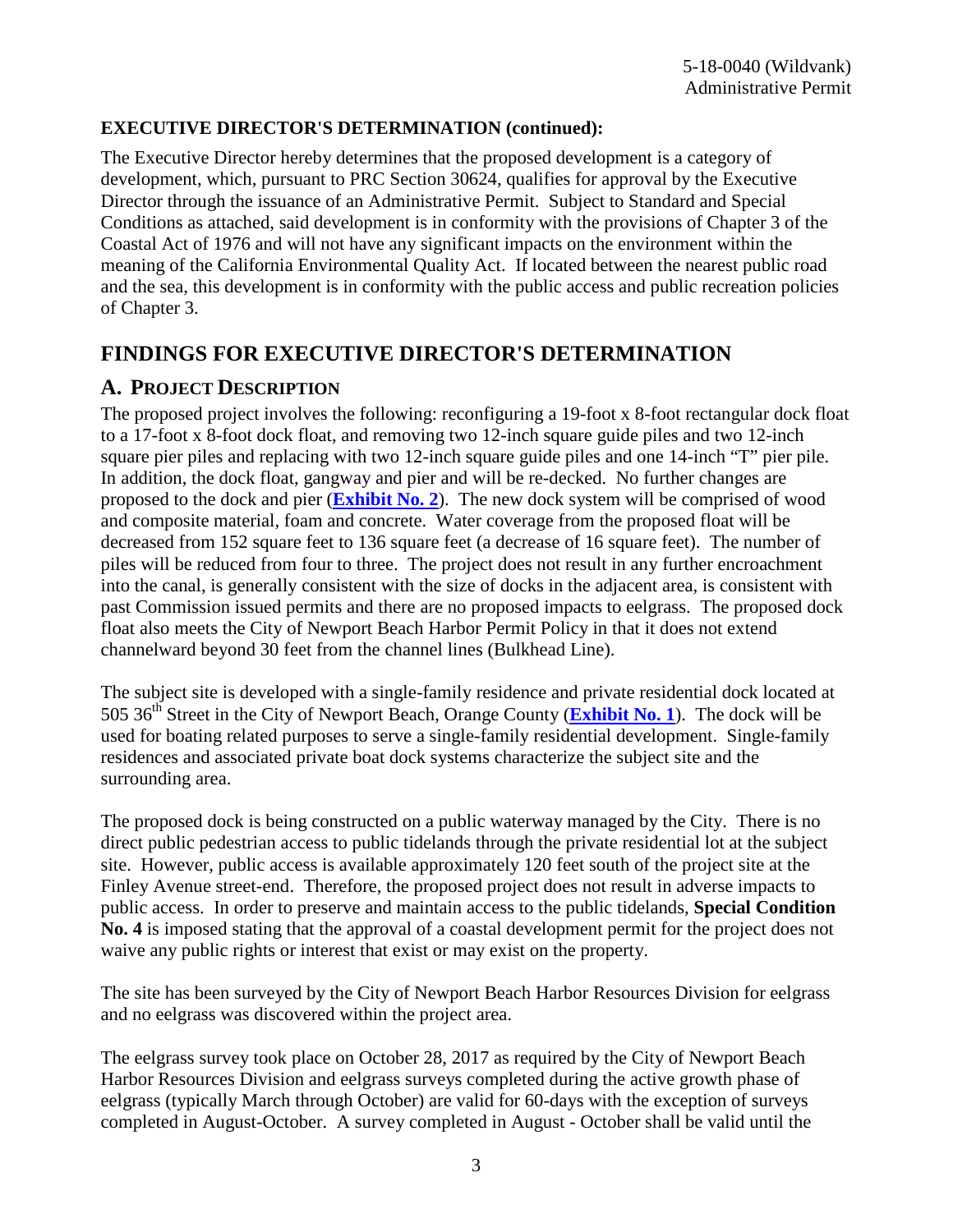### 5-18-0040 (Wildvank) Administrative Permit

resumption of active growth (i.e., March 1). The project is agendized for the May 2018 Coastal Commission Hearing and the eelgrass survey took place on October 28, 2017 so the eelgrass survey no longer continues to be valid. Therefore, a subsequent eelgrass survey will be required prior to beginning any construction. A pre-construction *Caulerpa taxifolia* survey was completed on October 28, 2017 as required by the City of Newport Beach Harbor Resources Division and no *Caulerpa taxifolia* was discovered in the project area. *Caulerpa taxifolia* surveys are valid for 90 days. The project is agendized for the May 2018 Coastal Commission Hearing and by this time the *Caulerpa taxifolia* survey would not continue to be valid since 90 days have passed since the survey was completed. Thus, an up-to-date *Caulerpa taxifolia* survey must be conducted prior to commencement of the project. Therefore, the Commission imposes **Special Condition No. 2 and No. 3**, which identifies the procedures necessary to be completed prior to beginning any construction. Also, if any *Caulerpa taxifolia* is found on the project site, **Special Condition No. 3** also identifies the procedures necessary to be completed prior to beginning any construction.

The storage or placement of construction material, debris, or waste in a location where it could be discharged into coastal waters would result in an adverse effect on the marine environment. The proposed project includes measures to help ensure protection of coastal waters and marine resources during construction. Measures proposed include: floating debris shall be removed from the water and disposed of properly, all construction activities shall occur within the designated project footprint, and silt curtains shall be used during pile replacement. The Regional Water Quality Control Board (RWQCB) has determined that the proposed project will not adversely impact water quality if standard construction methods and materials are used. The applicant has applied for a permit from the U.S. Army Corps of Engineers and the permit is pending coastal development permit approval. To ensure that all impacts (pre- and post- construction) to water quality are minimized, however, and to reduce the potential for construction related impacts on water quality, the Commission imposes **Special Condition No. 1**, which requires, but is not limited to, appropriate storage and handling of construction equipment and materials to minimize the potential of pollutants to enter coastal waters; and the continued use and maintenance of post construction BMPs.

The proposed development is located seaward of the mean high tide and is within the Commission's original permit jurisdiction. The standard of review for development within the Commission's original permit jurisdiction is Chapter 3 of the Coastal Act. The City's certified LCP is advisory in nature and may provide guidance for development.

### **B. MARINE RESOURCES**

The proposed recreational boat dock development and its associated structures are an allowable and encouraged marine related use. The project design includes the minimum sized pilings and the minimum number of pilings necessary for structural stability. There are no feasible less environmentally damaging alternatives available. As conditioned, the project will not significantly adversely impact eelgrass beds and will not contribute to the dispersal of the invasive aquatic algae, *Caulerpa taxifolia*. Further, as proposed and conditioned, the project, which is to be used solely for recreational boating purposes, conforms to Sections 30224 and 30233 of the Coastal Act.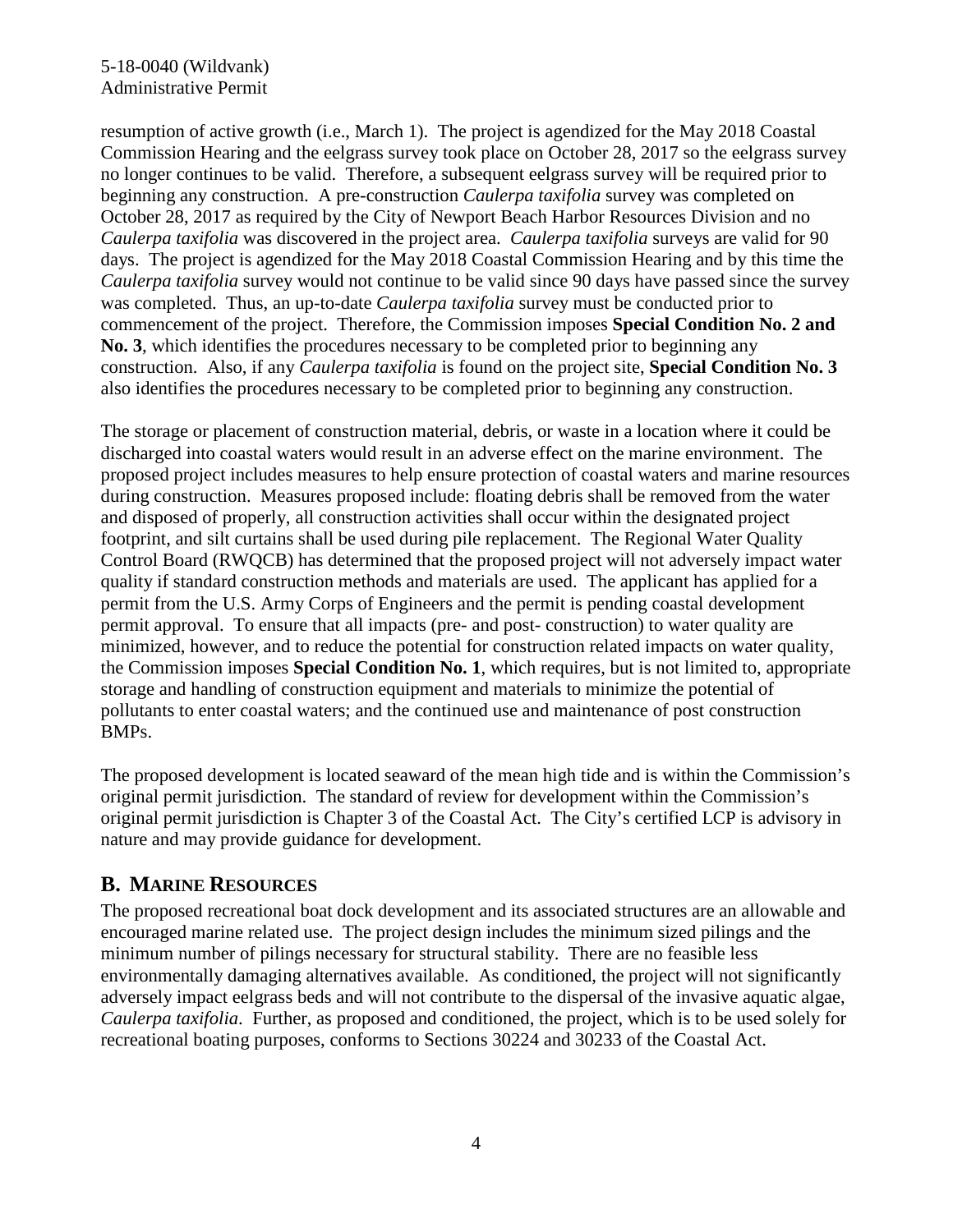# **C. WATER QUALITY**

The proposed work will be occurring on, within, or adjacent to coastal waters. The storage or placement of construction material, debris, or waste in a location where it could be discharged into coastal waters would result in an adverse effect on the marine environment. To reduce the potential for construction related impacts on water quality, the Commission imposes special conditions requiring, but not limited to, the appropriate storage and handling of construction equipment and materials to minimize the potential of pollutants to enter coastal waters. To reduce the potential for post-construction impacts to water quality the Commission requires the continued use and maintenance of post construction BMPs. As conditioned, the Commission finds that the development conforms to Sections 30230 and 30231 of the Coastal Act.

## **D. PUBLIC ACCESS**

The proposed development will not affect the public's ability to gain access to, and/or to make use of, the coast and nearby recreational facilities. Therefore, as proposed the development conforms with Sections 30210 through 30214, Sections 30220 through 30224, and 30252 of the Coastal Act.

# **E. LOCAL COASTAL PROGRAM (LCP)**

The City of Newport Beach LCP was effectively certified on January 13, 2017. The proposed development is located seaward of the mean high tide and is within the Commission's original permit jurisdiction. The standard of review for development within the Commission's original permit jurisdiction is Chapter 3 of the Coastal Act. The City's certified LCP is advisory in nature and may provide guidance for development. As conditioned, the proposed development is consistent with the Chapter 3 policies of the Coastal Act.

# **F. CALIFORNIA ENVIRONMENTAL QUALITY ACT (CEQA)**

As conditioned, there are no feasible alternatives or additional feasible mitigation measures available that would substantially lessen any significant adverse effect that the activity may have on the environment. Therefore, the Commission finds that the proposed project, as conditioned to mitigate the identified impacts, is the least environmentally damaging feasible alternative and can be found consistent with the requirements of the Coastal Act to conform to CEQA.

# **SPECIAL CONDITIONS**

This permit is granted subject to the following special conditions:

### **1. Water Quality**

- A. Construction Responsibilities and Debris Removal
	- (1) No demolition or construction materials, equipment, debris, or waste shall be placed or stored where it may enter sensitive habitat, receiving waters or a storm drain, or be subject to wave, wind, rain or tidal erosion and dispersion;
	- (2) Any and all debris resulting from demolition or construction activities, and any remaining construction material, shall be removed from the project site within 24 hours of completion of the project;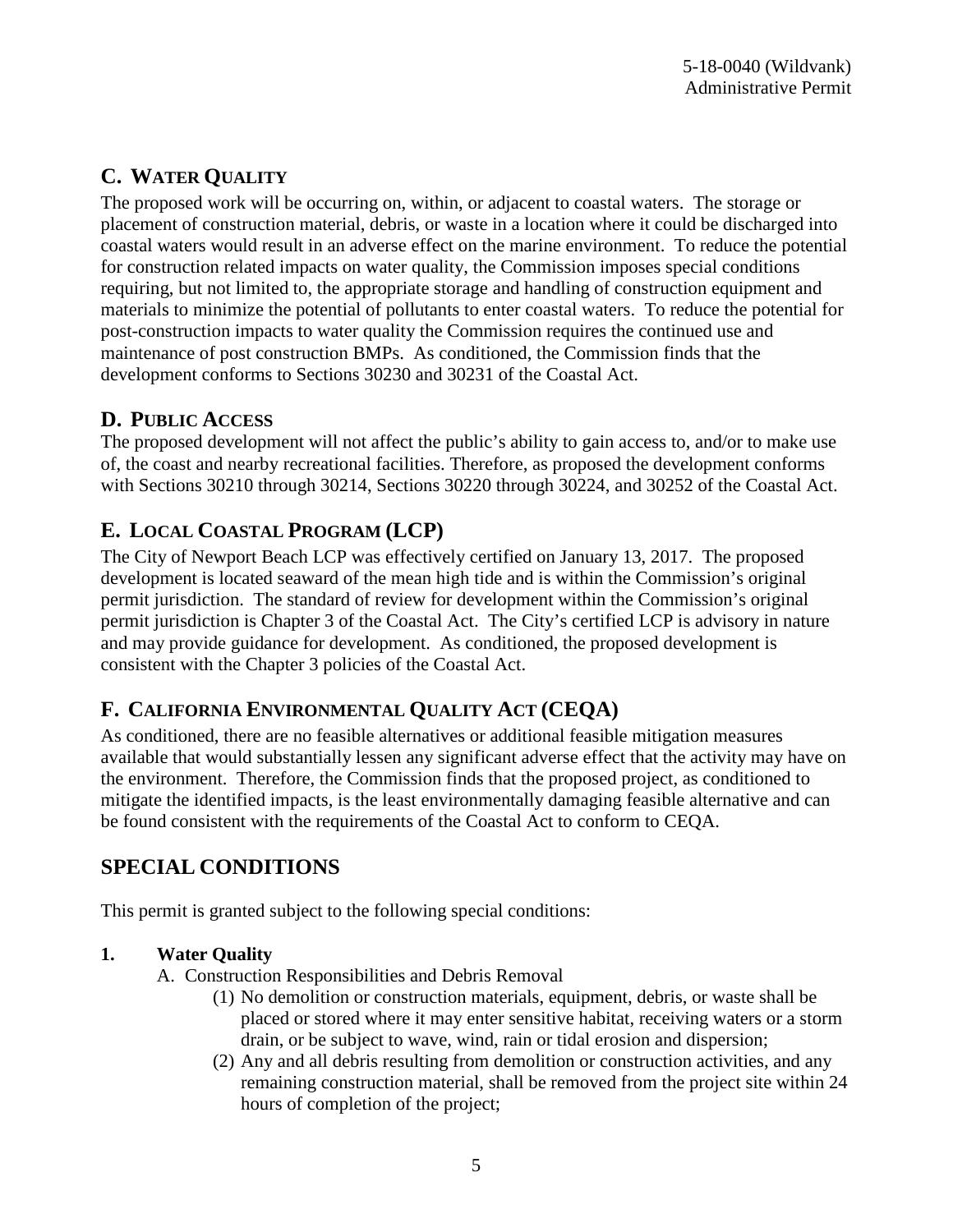- (3) Demolition or construction debris and sediment shall be removed from work areas each day that demolition or construction occurs to prevent the accumulation of sediment and other debris that may be discharged into coastal waters;
- (4) Machinery or construction materials not essential for project improvements will not be allowed at any time in the intertidal zone;
- (5) If turbid conditions are generated during construction a silt curtain will be utilized to control turbidity;
- (6) Floating booms will be used to contain debris discharged into coastal waters and any debris discharged will be removed as soon as possible but no later than the end of each day;
- (7) Non buoyant debris discharged into coastal waters will be recovered by divers as soon as possible after loss;
- (8) All trash and debris shall be disposed in the proper trash and recycling receptacles at the end of every construction day;
- (9) The applicant shall provide adequate disposal facilities for solid waste, including excess concrete, produced during demolition or construction;
- (10) Debris shall be disposed of at a legal disposal site or recycled at a recycling facility. If the disposal site is located in the coastal zone, a coastal development permit or an amendment to this permit shall be required before disposal can take place unless the Executive Director determines that no amendment or new permit is legally required;
- (11) All stock piles and construction materials shall be covered, enclosed on all sides, shall be located as far away as possible from drain inlets and any waterway, and shall not be stored in contact with the soil;
- (12) Machinery and equipment shall be maintained and washed in confined areas specifically designed to control runoff. Thinners or solvents shall not be discharged into sanitary or storm sewer systems;
- (13) The discharge of any hazardous materials into any receiving waters shall be prohibited;
- (14) Spill prevention and control measures shall be implemented to ensure the proper handling and storage of petroleum products and other construction materials. Measures shall include a designated fueling and vehicle maintenance area with appropriate berms and protection to prevent any spillage of gasoline or related petroleum products or contact with runoff. The area shall be located as far away from the receiving waters and storm drain inlets as possible;
- (15) Best Management Practices (BMPs) and Good Housekeeping Practices (GHPs) designed to prevent spillage and/or runoff of demolition or construction-related materials, and to contain sediment or contaminants associated with demolition or construction activity, shall be implemented prior to the on-set of such activity; and
- (16) All BMPs shall be maintained in a functional condition throughout the duration of construction activity.
- B. Best Management Practices Program

By acceptance of this permit the applicant agrees that the long-term water-borne berthing of boat(s) in the approved dock and/or boat slip will be managed in a manner that protects water quality pursuant to the implementation of the following BMPs.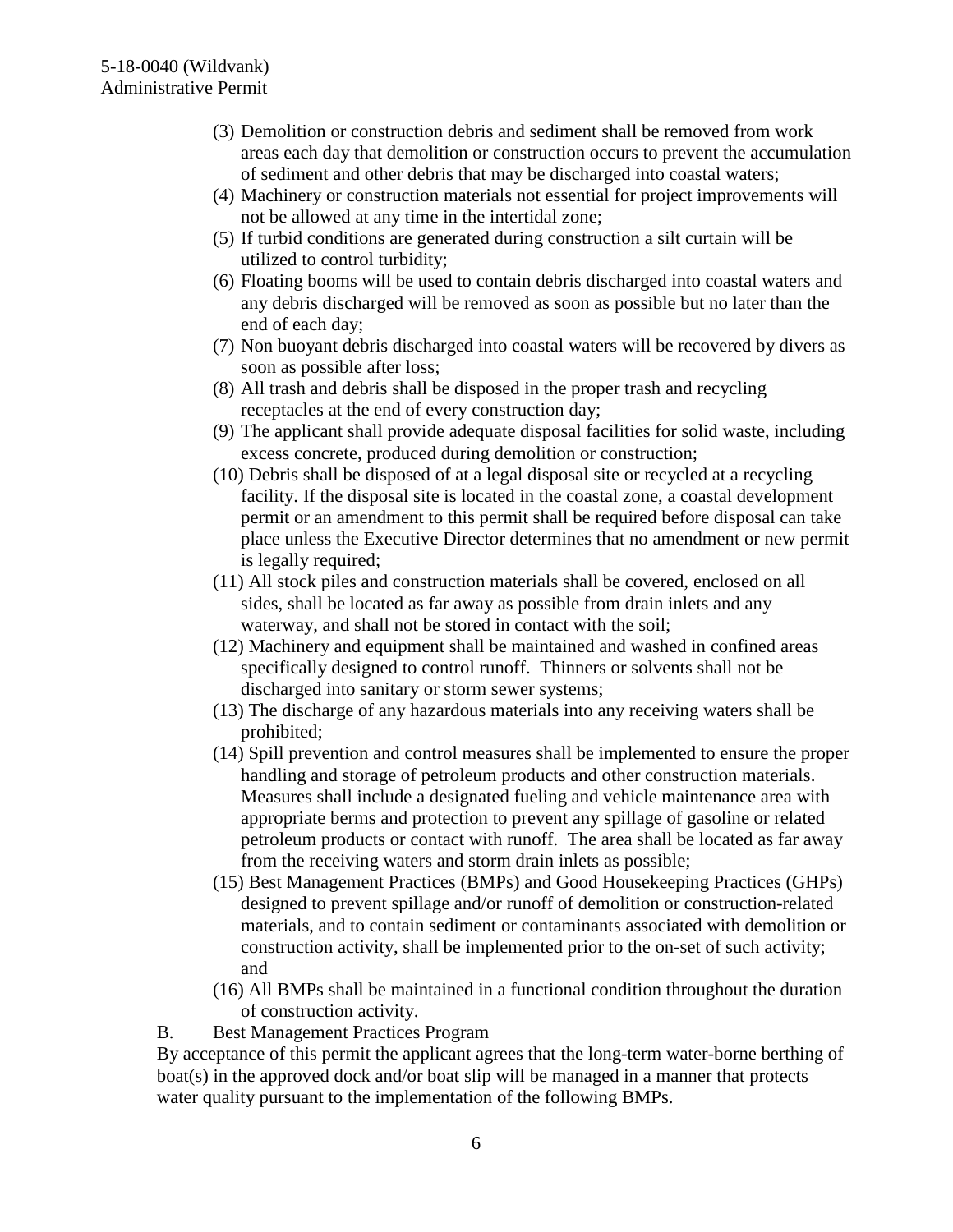- (1) Boat Cleaning and Maintenance Measures:
	- a. In-water top-side and bottom-side boat cleaning shall minimize the discharge of soaps, paints, and debris;
	- b. In-the-water hull scraping or any process that occurs under water that results in the removal of paint from boat hulls shall be prohibited. Only detergents and cleaning components that are designated by the manufacturer as phosphate-free and biodegradable shall be used, and the amounts used minimized; and
	- c. The applicant shall minimize the use of detergents and boat cleaning and maintenance products containing ammonia, sodium hypochlorite, chlorinated solvents, petroleum distillates or lye.
- (2) Solid and Liquid Waste Management Measures:
	- a. All trash, recyclables, and hazardous wastes or potential water contaminants, including old gasoline or gasoline with water, absorbent materials, oily rags, lead acid batteries, anti-freeze, waste diesel, kerosene and mineral spirits will be disposed of in a proper manner and will not at any time be disposed of in the water or gutter.
- (3) Petroleum Control Management Measures:
	- a. Boaters will practice preventive engine maintenance and will use oil absorbents in the bilge and under the engine to prevent oil and fuel discharges. Oil absorbent materials shall be examined at least once a year and replaced as necessary. Used oil absorbents are hazardous waste in California. Used oil absorbents must therefore be disposed in accordance with hazardous waste disposal regulations. The boaters will regularly inspect and maintain engines, seals, gaskets, lines and hoses in order to prevent oil and fuel spills. The use of soaps that can be discharged by bilge pumps is prohibited;
	- b. If the bilge needs more extensive cleaning (e.g., due to spills of engine fuels, lubricants or other liquid materials), the boaters will use a bilge pump-out facility or steam cleaning services that recover and properly dispose or recycle all contaminated liquids; and
	- c. Bilge cleaners which contain detergents or emulsifiers will not be used for bilge cleaning since they may be discharged to surface waters by the bilge pumps.

### **2. Eelgrass Survey(s).**

A. Pre-Construction Eelgrass Survey. Pre-Construction Eelgrass Survey. A valid preconstruction eelgrass (*Zostera marina*) survey shall be completed during the period of active growth of eelgrass (typically March through October). The pre- construction survey shall be completed within 60 days before the start of construction. The survey shall be prepared in full compliance with the "California Eelgrass Mitigation Policy" dated October 2014 (except as modified by this special condition) adopted by the National Marine Fisheries Service and shall be prepared in consultation with the California Department of Fish and Wildlife. The applicant shall submit the eelgrass survey for the review and approval of the Executive Director within five (5) business days of completion of each eelgrass survey and in any event no later than fifteen (15) business days prior to commencement of any development. If the eelgrass survey identifies any eelgrass within the project area which would be impacted by the proposed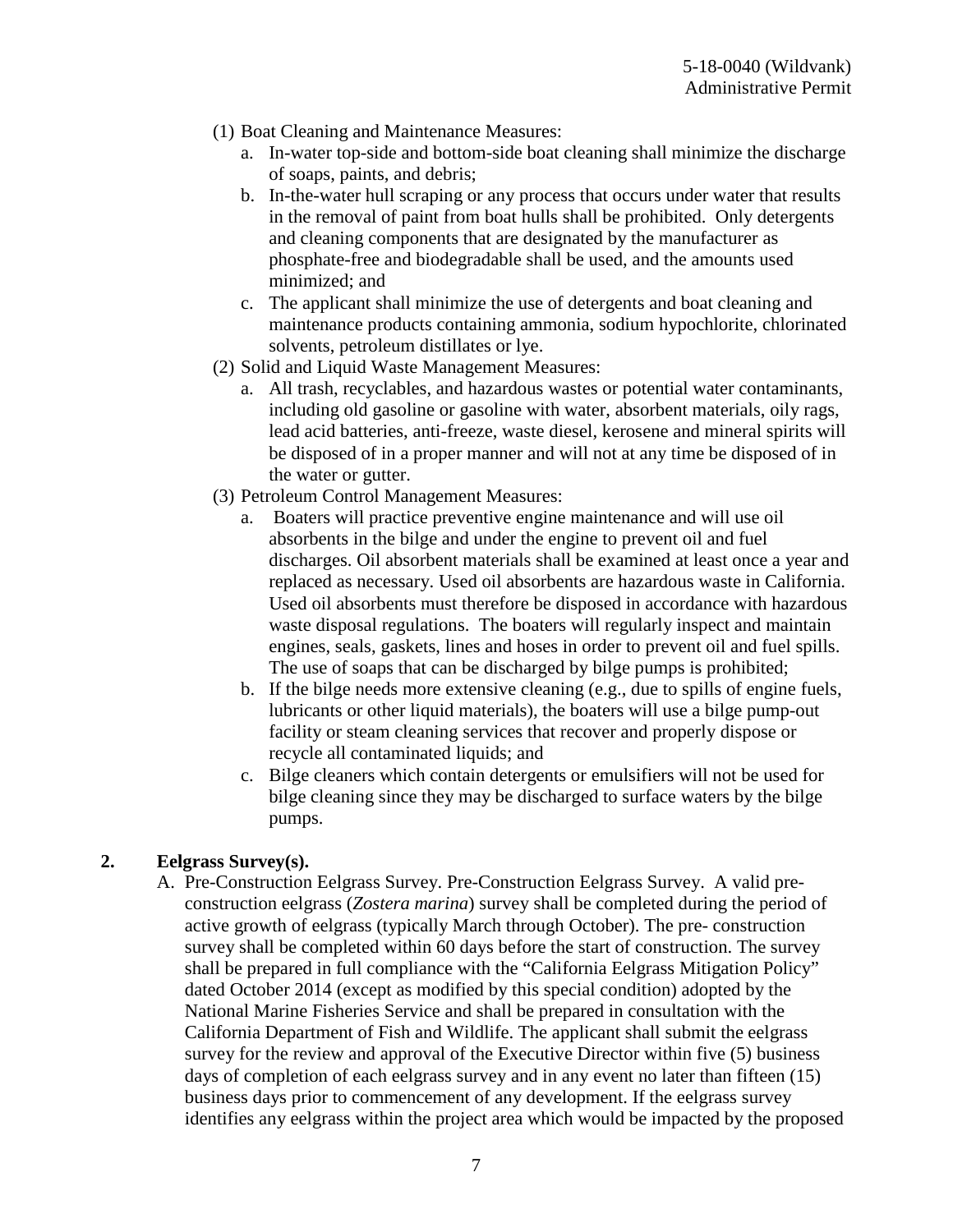project, the development shall require an amendment to this permit from the Coastal Commission or a new coastal development permit.

B. Post-Construction Eelgrass Survey. If any eelgrass is identified in the project area by the survey required in subsection A of this condition above, within 30 days of completion of construction if completion of construction occurs within the active growth period, or within the first 30 days of the next active growth period following completion of construction that occurs outside of the active growth period, the applicant shall survey the project site to determine if any eelgrass was adversely impacted. The survey shall be prepared in full compliance with the "California Eelgrass Mitigation Policy" dated October 2014 (except as modified by this special condition) adopted by the National Marine Fisheries Service and shall be prepared in consultation with the California Department of Fish and Wildlife. The applicant shall submit the post-construction eelgrass survey for the review and approval of the Executive Director within thirty (30) days after completion of the survey. If any eelgrass has been impacted by project construction, the applicant shall replace the impacted eelgrass at a minimum 1.38:1 ratio on-site, or at another appropriate location subject to the approval of the Executive Director, in accordance with the California Eelgrass Mitigation Policy. Any exceptions to the required 1.38:1 mitigation ratio found within CEMP shall not apply. Implementation of mitigation shall require an amendment to this permit or a new coastal development permit unless the Executive Director determines that no amendment or new permit is legally required.

### **3. Pre-construction** *Caulerpa Taxifolia* **Survey**

- A. Not earlier than 90 days nor later than 30 days prior to commencement or re-commencement of any development authorized under this coastal development permit (the "project"), the applicant shall undertake a survey of the project area and a buffer area at least 10 meters beyond the project area to determine the presence of the invasive alga *Caulerpa taxifolia*. The survey shall include a visual examination of the substrate.
- B. The survey protocol shall be prepared in consultation with the Regional Water Quality Control Board, the California Department of Fish and Wildlife, and the National Marine Fisheries Service.
- C. Within five (5) business days of completion of the survey, the applicant shall submit the survey:
	- (1) for the review and approval of the Executive Director; and
	- (2) to the Surveillance Subcommittee of the Southern California Caulerpa Action Team (SCCAT). The SCCAT Surveillance Subcommittee may be contacted through California Department of Fish & Wildlife (858/467-4218) National Marine Fisheries Service (562/980-4043).
- D. If *Caulerpa taxifolia* is found within the project or buffer areas, the applicant shall not proceed with the project until 1) the applicant provides evidence to the Executive Director, subject to concurrence by the Executive Director, that all *C. taxifolia* discovered within the project and buffer area has been eliminated in a manner that complies with all applicable governmental approval requirements, including but not limited to those of the California Coastal Act, or 2) the applicant has revised the project to avoid any contact with *C. taxifolia*. No revisions to the project shall occur without a